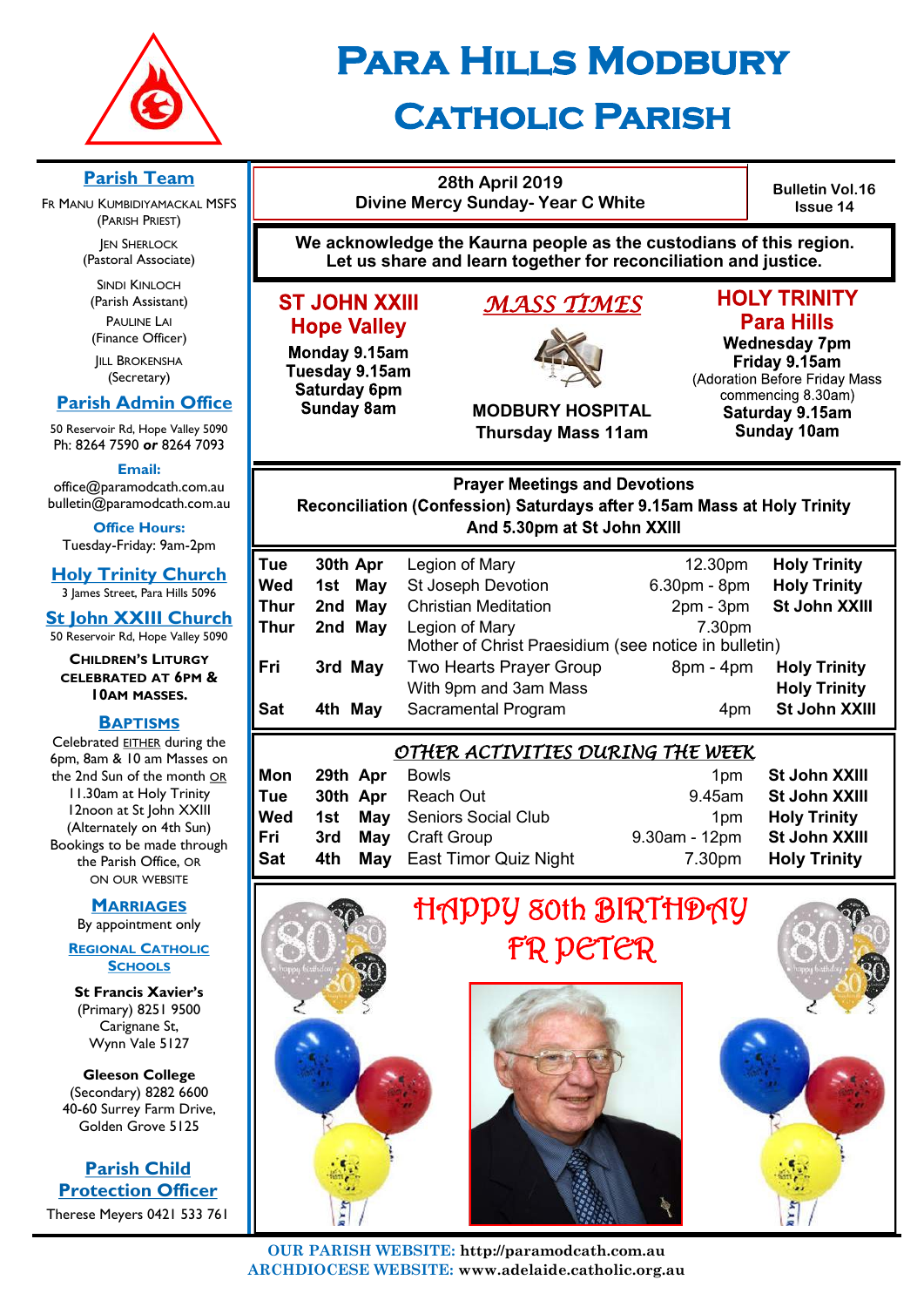#### **Divine Mercy**

Today we are celebrating Divine Mercy Sunday. In this feast of Divine Mercy we remember that God comes to bring us a new power for life and a new hope despite our human weakness. Today we remember that God is a person of mercy who washes away our sins, giving us new birth in the Spirit and redeeming us with the blood of Christ. Our Lord has asked Sister Faustina Kowalska to pray and work to have the feast of Divine Mercy established on the Sunday after Easter. Pope John Paul II decreed that this would be a day of total forgiveness of sins and of punishment due to sins for those who approach the Eucharist and the Sacrament of Reconciliation. It is to be an annual celebration like the Day of Atonement. All sins and punishment would be washed away in God's infinite mercy. The Divine Mercy message is one we can call to mind simply by remembering ABC: A - Ask for His Mercy. God wants us to approach Him in prayer constantly, repenting of our sins and asking Him to pour His mercy out upon us and upon the whole world. B - Be merciful. God wants us to receive His mercy and let it flow through us to others. He wants us to extend love and forgiveness to others just as He does to us. C - Completely trust in Jesus. God wants us to know that the graces of His mercy are dependent upon our trust. The more we trust in Jesus, the more we will receive *(From [http://www.thedivinemercy.org/message/\).](http://www.thedivinemercy.org/message/)*  Today's Gospel emphasises the importance of Faith in the all-pervading presence of the Risen Lord of Mercy. To believe without having seen is every later Christian's experience. We are invited to receive liberation from doubts and hesitation by surrendering our lives to the Risen Lord of Mercy. Let us ask God our Father to open our hearts so that we may receive His Mercy in the form of His Holy Spirit. Living Faith enables us to see the Risen Lord in everyone and gives us the willingness to render to each one our loving service *("Faith without good works is dead," James 2:17).* It was this Faith in the Lord and obedience to His missionary command that prompted the apostles to travel far and wide to preach the Gospel, to establish Christian communities and eventually to suffer martyrdom. Let us today, as we celebrate the Divine Mercy Sunday, accept God's invitation to celebrate and practice mercy. One way the Church celebrates God's mercy throughout the year is through the Sacrament of Reconciliation. Finding time for Adoration of the Blessed Sacrament is another good way to receive Divine Mercy. The Gospel command, "Be merciful, just as your Father is merciful," demands that we show mercy to our fellow human beings always and everywhere. We radiate God's mercy to others by our actions, our words, and our prayers. The integrity of our lives bears a fundamental witness to others who want to see the Risen Lord alive and active, working in us. Christ's mercy shines forth from us whenever we reach out to the poor, the needy and the marginalised. His mercy shines forth when we remain open to those who struggle in Faith, as did the Apostle Thomas in today's Gospel. We should be able to appreciate the presence of Jesus, crucified and raised, in our own suffering and in our suffering brothers and sisters, thus recognising the glorified wounds of the Risen Lord in the suffering of others.

Tanulumbedramalaked

Readings for 5th May 2019 1st Reading Acts 5:27 - 32, 40 - 41 2nd Reading Apocalypse [5:11](javascript:expandDetail(%22reading%22,%22SR%22,%22N04ORSUC%22,%20%22right_content_middle%22,%22%22);)- 14 Gospel John 21:1 - 19

#### **Our Community's Prayer Petitions**  *PLEASE NOTE: THE NAMES ON THE SICK LIST WILL REMAIN FOR TWO MONTHS ONLY UNLESS OTHERWISE NOTIFIED.*

**BULLETIN PRAYER LIST:** Please note that names can only be added to this list by immediate family, or the ill person themselves (for reasons of privacy).

**Please Remember in your Prayers** THOSE WHO ARE SICK, especially:

Sylvia Gisi, Asher Caudle, David North, Elijah Neri, Wayne Collins, Antoinette Pascale, Marg Dolman, Charlotte Fussell, Selena (Rose) Quinn, Phyllis Anthony, Pam Ridley, Reta Lockyer, Michael Pritchard, John MacGrath, Ken Robinson, Graham Armstrong, Mary Redmond, Graham Speed, Marlen Piineda, David Truman, Bruce Mc Andie, Rosa Maria Santos, Sean Molloy, Betty Roper, Imperia De Ionno, Julie Reimann, Imelda Schulz, Maddison Calleja, Janice Forrester, Ray Zielonka, Jim Marlow, Gerry Canavan, Jayden Lee, Audrey Athayde, Marie Boulton, Sr. Marleen Dewar OLSH, Kay Kennedy, Rita Robinson, Eileen Ryan, Gary Lockyer, Yvonne Summers, Darcy Ridley, Marie Bakaj, Regan Barry, Dudley Dolman, Fr. Michael Walsh, Pat Feutrill, Paul Holmes, Michael Lochhead.

#### **Recently Deceased**

John Cherry

#### **Saints/Feast Days Of the Week**

29th St Catherine of Siena 30th St Pius V 1st St Joseph the Worker

2nd St Athanasius

3rd St Philip, St James, Apostles



Sacrament of Confirmation.

990099999999999999999999999999 PLEASE NOTE CHANGE OF MASS TIME FOR ST JOHN XXIII

Due to the Federal Election on May 18th the Mass at St John XXIII will be at 6.30pm and not at the normal time of 6pm.

#### **CHILDRENS PRAYER**

Lord Jesus, just as you shared your peace with us, help us to share it with each other, so that our world may be filled with peace, love and friendship. Amen

**RESPONSORIAL PSALM:** *Give thanks to the Lord for he is good, his love is everlasting.*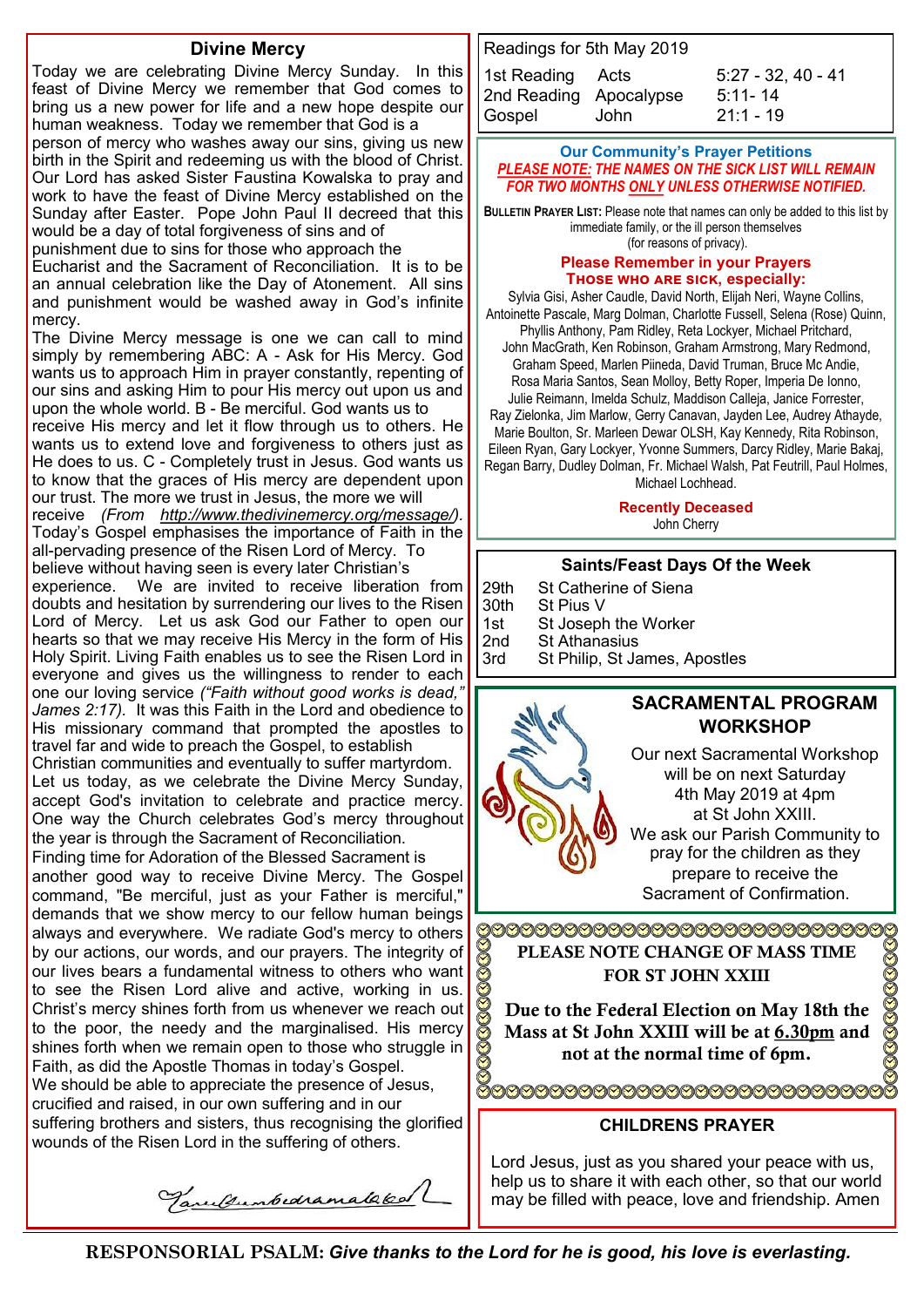#### **ST VINCENT DE PAUL HQ: 1300 729 202 from 9.00am — 1.00pm or www.vinnies.org.au**

## **St Vincent de Paul Modbury Conference**

*Lord your timeless lesson sings out in the voice of constant waves, in the wind through the trees and in the harmonies of life. Wash clean our ears to hear you, make us listen now, for we need your great wisdom to assist us in our life. Amen.*

Only a moderate week of calls for assistance, with 5 adults and 3 children all requesting emergency food supplies.

This week we would appreciate any donations of: Tinned Fruit, Coffee (small), and Breakfast Cereal.

*It will greatly help if any or all of these items could be placed in the Vinnies' collection basket.*  **Our Winter Appeal is to be held on May 11/12 this year, envelopes will be distributed.**

#### **REACH OUT GROUP**

Altar Server: Leo N.

Tuesday 30th April, 2019 9.15am Mass at St John XXIII Reader: Maureen F. Offertory: Ian & Judy D. Communion: Margaret E. & Mary M.

**All Welcome**



DEVELOPMENT FUND 2019

Congratulations Anne-Michelle Howell No. 85 Drawn by Dymphna Riordan Contact: Marg Dolman 8264 1317

to be included in the draw.

## **HAPPY BIRTHDAY APRIL/MAY BABIES**

29th Father Peter Milburn, David Zagari 30th Amanda North 1st Josie MacGrath





2nd Hannah Craig 3rd Nikki Woodlands

## *STAY FOR A CUPPA*

Thanks to some of our wonderful volunteers, we will be having a cuppa after all Masses This Weekend

**Please note the Cuppa After 8am Mass at St John XXIII will be a short stay due to Father Peter's 80th Birthday BBQ.** Please join us.



ĔŧĔŧĔŧĔŧĔŧĔŧĔŧĔŧĔŧĔŧĔŧĔŧĔŧĔŧĔŧĔŧ

## **FEAST OF DIVINE MERCY**

## **SUNDAY CELEBRATION**

Divine Mercy Sunday April 28th, 2019 at Holy Trinity Church, 3 James Street, Para Hills,

A SAN A SAN A SAN A SAN A SAN AIREAN

- **2pm There will be Holy Mass 3pm Exposition of the Blessed Sacrament, Reconciliation, Chaplet of Divine Mercy Benediction, concluding with Veneration of the**
- **Divine Mercy Image.**



**CONSTRUCTION** 

Ę1

#### **FIRST SATURDAY MASS**

ŇĔŧĔŧĔŧĔĸĔĸĔŧĔŧĔŧĔŧĔŧĔŧĔŧĔŧĔŧĔŧ

May  $4^{th}$  2019, 9.15am HOLY TRINITY CHURCH Holy Rosary for PEACE in the world. Commencing at 8.45am with Acts of Consecration, to the Sacred Heart of Jesus and the Immaculate Heart of Mary with the Sacrament of Penance. Please bring a SINGLE flower for Our Holy Mother

 *"In the end my Immaculate Heart will triumph" ( Our Lady of Fatima 1917 )*

**Marian Procession 2019**

**The Marian Procession will be held on Sunday the19th May. If enough people are interested, the Legion of Mary will organise a bus for the day to cater for 18 people. Please place your name on the list at the back of both Churches.** 



**GOSPEL ACCLAMATION:** *Alleluia, alleluia! You believe in me, Thomas, because you have seen me; happy those who have not seen me, but still believe! Alleluia!*